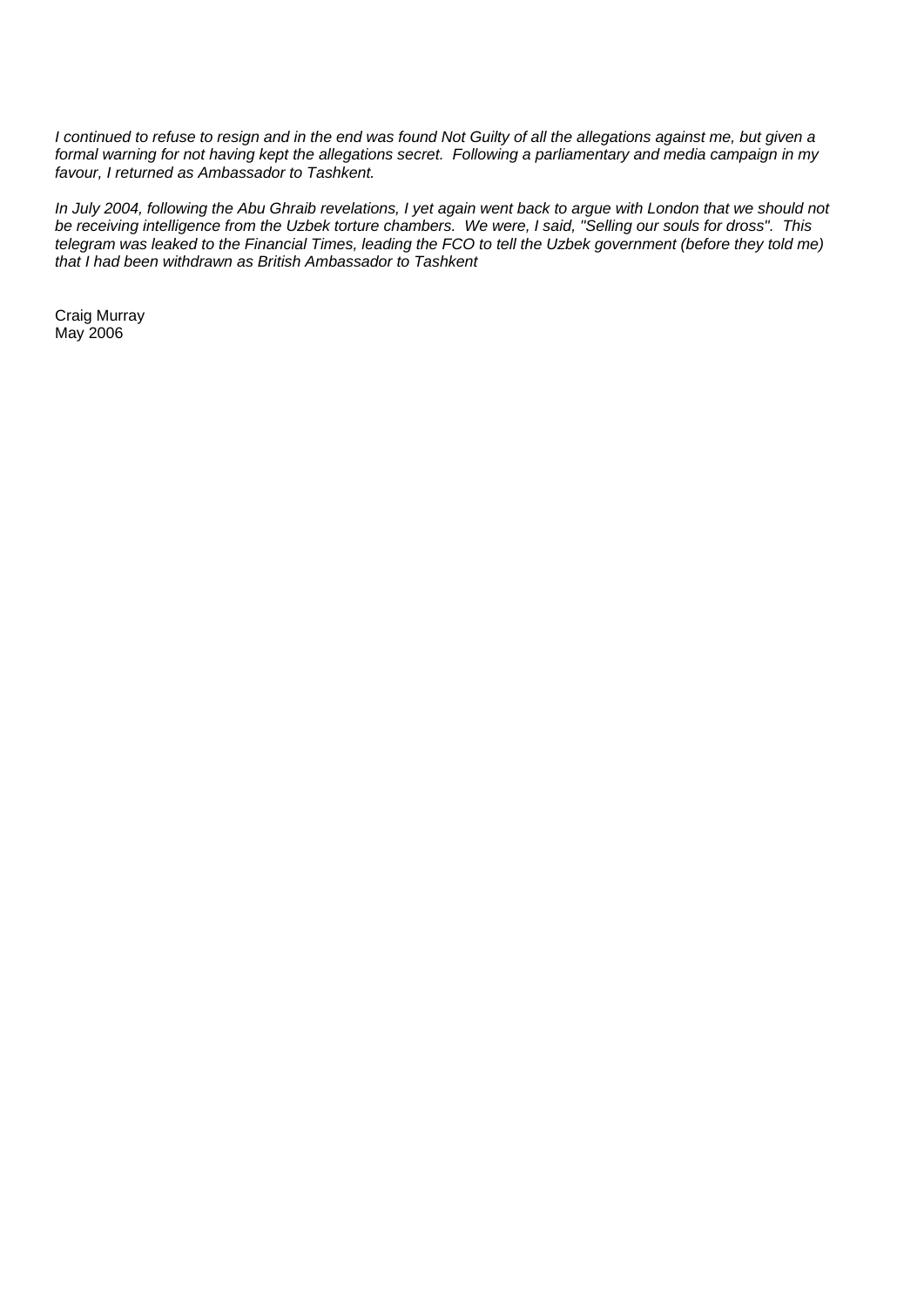**CONFIDENTIAL** FM TASHKENT TO IMMEDIATE FCO

#### TELNO 63 OF 220939 JULY 04

# INFO IMMEDIATE DFID, ISLAMIC POSTS, MOD, OSCE POSTS UKDEL EBRD LONDON, UKMIS GENEVA, UKMIS MEW YORK

# SUBJECT: RECEIPT OF INTELLIGENCE OBTAINED UNDER TORTURE

## SUMMARY

1. We receive intelligence obtained under torture from the Uzbek intelligence services, via the US. We should stop. It is bad information anyway. Tortured dupes are forced to sign up to confessions showing what the Uzbek government wants the US and UK to believe, that they and we are fighting the same war against terror.

2. I gather a recent London interdepartmental meeting considered the question and decided to continue to receive the material. This is morally, legally and practically wrong. It exposes as hypocritical our post Abu Ghraib pronouncements and fatally undermines our moral standing. It obviates my efforts to get the Uzbek government to stop torture they are fully aware our intelligence community laps up the results.

3. We should cease all co-operation with the Uzbek Security Services they are beyond the pale. We indeed need to establish an SIS presence here, but not as in a friendly state.

#### DETAIL.

4. In the period December 2002 to March 2003 I raised several times the issue of intelligence material from the Uzbek security services which was obtained under torture and passed to us via the CIA. I queried the legality, efficacy and morality of the practice.

5. I was summoned to the UK for a meeting on 8 March 2003. Michael Wood gave his legal opinion that it was not illegal to obtain and to use intelligence acquired by torture. He said the only legal limitation on its use was that it could not be used in legal proceedings, under Article 15 of the UN Convention on Torture.

6. On behalf of the intelligence services, Matthew Kydd said that they found some of the material very useful indeed with a direct bearing on the war on terror. Linda Duffield said that she had been asked to assure me that my qualms of conscience were respected and understood.

7. Sir Michael Jay's circular of 26 May stated that there was a reporting obligation on us to report torture by allies (and I have been instructed to refer to Uzbekistan as such in the context of the war on terror). You, Sir, have made a number of striking, and I believe heartfelt, condemnations of torture in the last few weeks. I had in the light of this decided to return to this question and to highlight an apparent contradiction in our policy. I had intimated as much to the Head of Eastern Department.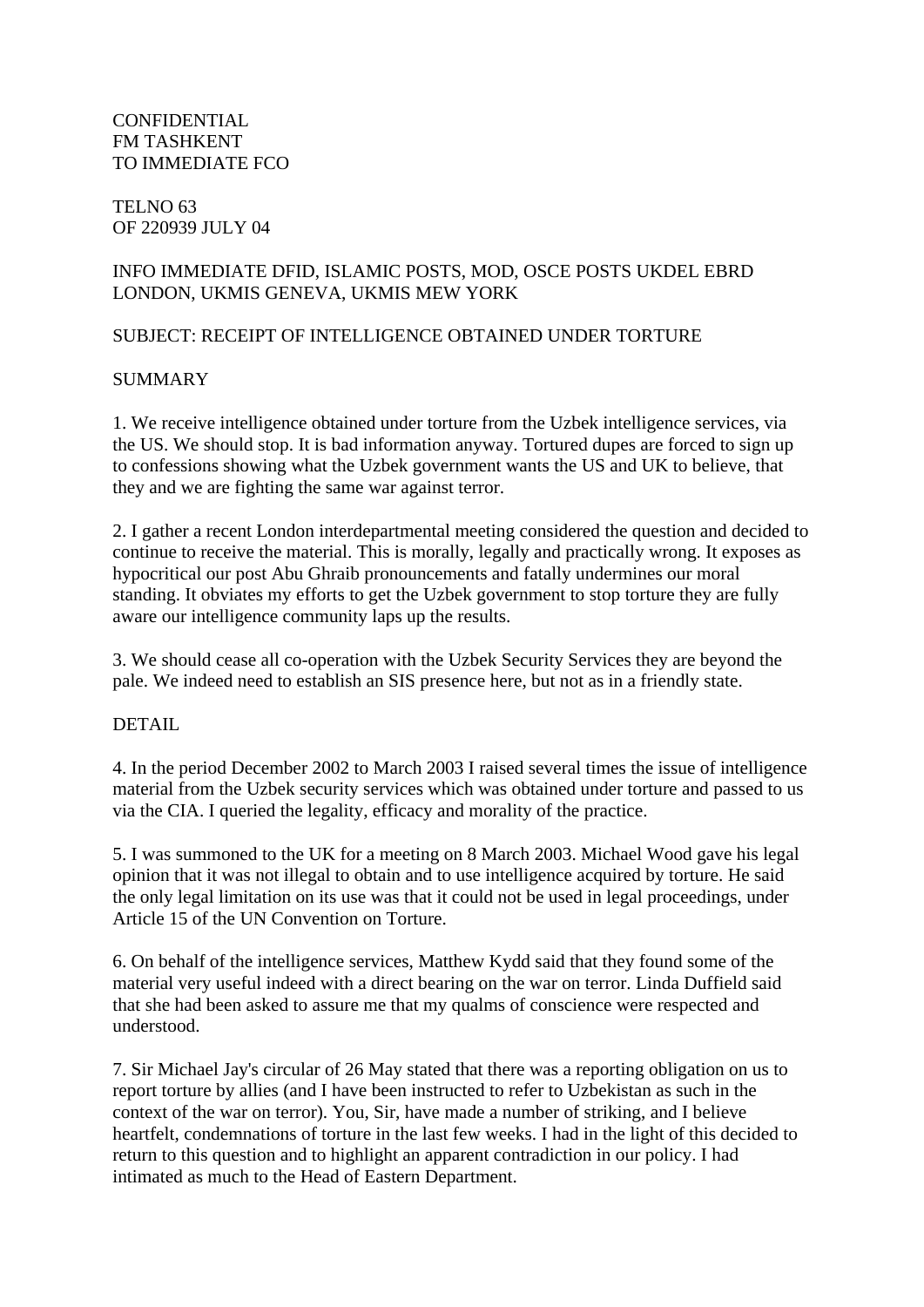8. I was therefore somewhat surprised to hear that without informing me of the meeting, or since informing me of the result of the meeting, a meeting was convened in the FCO at the level of Heads of Department and above, precisely to consider the question of the receipt of Uzbek intelligence material obtained under torture. As the office knew, I was in London at the time and perfectly able to attend the meeting. I still have only gleaned that it happened.

9. I understand that the meeting decided to continue to obtain the Uzbek torture material. I understand that the principal argument deployed was that the intelligence material disguises the precise source, ie it does not ordinarily reveal the name of the individual who is tortured. Indeed this is true – the material is marked with a euphemism such as "From detainee debriefing." The argument runs that if the individual is not named, we cannot prove that he was tortured.

10. I will not attempt to hide my utter contempt for such casuistry, nor my shame that I work in and organisation where colleagues would resort to it to justify torture. I have dealt with hundreds of individual cases of political or religious prisoners in Uzbekistan, and I have met with very few where torture, as defined in the UN convention, was not employed. When my then DHM raised the question with the CIA head of station 15 months ago, he readily acknowledged torture was deployed in obtaining intelligence. I do not think there is any doubt as to the fact

11. The torture record of the Uzbek security services could hardly be more widely known. Plainly there are, at the very least, reasonable grounds for believing the material is obtained under torture. There is helpful guidance at Article 3 of the UN Convention; "The competent authorities shall take into account all relevant considerations including, where applicable, the existence in the state concerned of a consistent pattern of gross, flagrant or mass violations of human rights." While this article forbids extradition or deportation to Uzbekistan, it is the right test for the present question also.

12. On the usefulness of the material obtained, this is irrelevant. Article 2 of the Convention, to which we are a party, could not be plainer:

"No exceptional circumstances whatsoever, whether a state of war or a threat of war, internal political instability or any other public emergency, may be invoked as a justification of torture."

13. Nonetheless, I repeat that this material is useless – we are selling our souls for dross. It is in fact positively harmful. It is designed to give the message the Uzbeks want the West to hear. It exaggerates the role, size, organisation and activity of the IMU and its links with Al Qaida. The aim is to convince the West that the Uzbeks are a vital cog against a common foe, that they should keep the assistance, especially military assistance, coming, and that they should mute the international criticism on human rights and economic reform.

14. I was taken aback when Matthew Kydd said this stuff was valuable. Sixteen months ago it was difficult to argue with SIS in the area of intelligence assessment. But post Butler we know, not only that they can get it wrong on even the most vital and high profile issues, but that they have a particular yen for highly coloured material which exaggerates the threat. That is precisely what the Uzbeks give them. Furthermore MI6 have no operative within a thousand miles of me and certainly no expertise that can come close to my own in making this assessment.

15. At the Khuderbegainov trial I met an old man from Andizhan. Two of his children had